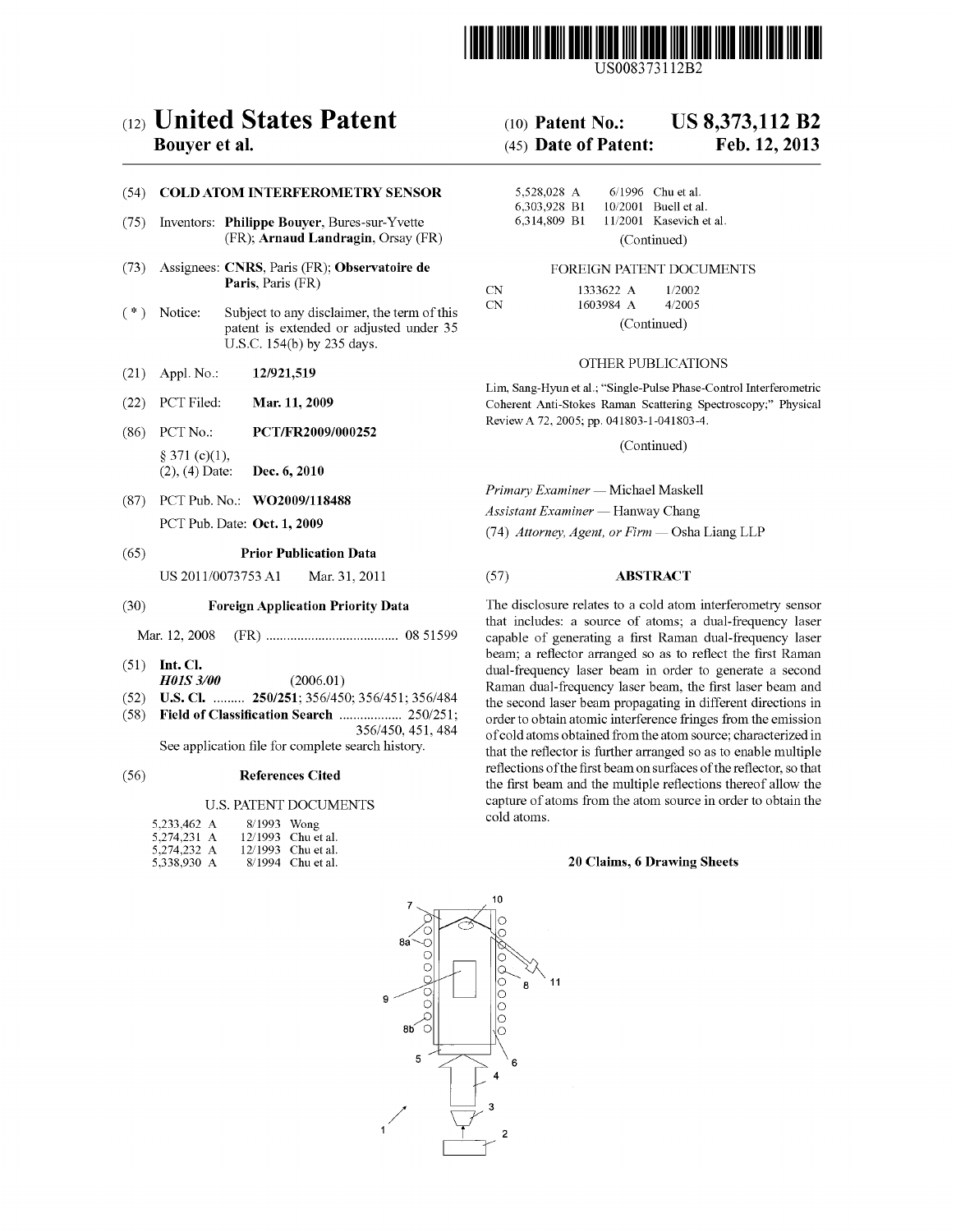|                 |                  |                          | UΝ        | 200950173 Y                                        | 9/2007             |
|-----------------|------------------|--------------------------|-----------|----------------------------------------------------|--------------------|
| 6.548.809 B2    |                  | $4/2003$ Bouyer et al.   | CN        | 201016734 Y                                        | 2/2008             |
| 6,635,867 B2    | 10/2003 Kajita   |                          | <b>CN</b> | 100376123 C                                        | 3/2008             |
| 7,126,112 B2    |                  | 10/2006 Anderson et al.  | CN        | 201118551 Y                                        | 9/2008             |
| 7.142.983 B2    | $11/2006$ Huddle |                          | CN        | 101425804 A                                        | 5/2009             |
| 7.317.184 B2    |                  | 1/2008 Kasevich et al.   | <b>CN</b> | 100538269 C                                        | 9/2009             |
| 7.323.941 B1    |                  | 1/2008 Happer et al.     | CN        | 100589049 C                                        | 2/2010             |
| 7.359.059 B2    |                  | $4/2008$ Lust et al.     | EP        | 1896796 A1                                         | 3/2008             |
| 7.439.814 B2    |                  | $10/2008$ Happer et al.  | EP        | 2154586 A2                                         | 2/2010             |
| 7.915.577 B2    |                  | $3/2011$ Fatemi et al.   | FR        | 2 826 446                                          | 12/2002            |
| 7.944.317 B2    | 5/2011           | Strabley et al.          | FR        | 2 848 296                                          | 6/2004             |
| 7.954.375 B2    | $6/2011$ Zaugg   |                          | FR.       | 2 877 430                                          | 5/2006             |
| 7,965,147 B2    |                  | 6/2011 Strabley et al.   | JP        |                                                    | 5/2010             |
| 7,978,334 B2    |                  | $7/2011$ Schwartz et al. |           | 2010-103483 A                                      |                    |
| 2005/0027489 A1 |                  | 2/2005 Kasevich et al.   |           |                                                    | OTHER PUBLICATIONS |
| 2008/0170218 A1 |                  | $7/2008$ Dantus et al.   |           |                                                    |                    |
| 2009/0242743 A1 | 10/2009          | Bouver et al.            |           | Lee, K.I. et al.; "Single-Beam Atom Trap in a Pyra |                    |
| 2010/0064767 A1 |                  | $3/2010$ Rice et al.     |           |                                                    |                    |
| 2010/0147071 A1 |                  | $6/2010$ Schwartz et al. |           | Hollow Mirror;" Optics Letters, OSA, vo            |                    |
| 2010/0200739 A1 |                  | 8/2010 Anderson et al.   |           | XP000622112, Aug. 1, 1996; pp. 1177-1179.          |                    |
| 2010/0320995 A1 |                  | $12/2010$ David et al.   |           | McGuirk, J.M. et al.; "Sensitive Absolute-Gra      |                    |
|                 |                  |                          |           |                                                    |                    |

| CN. | 1658095 A | 8/2005 |
|-----|-----------|--------|
| CN. | 2757187 Y | 2/2006 |
| CN. | 1784109 A | 6/2006 |
| CN. | 1967145 A | 5/2007 |

|                                  |                | U.S. PATENT DOCUMENTS           | CN                | 1333622 C                  | 8/2007           |
|----------------------------------|----------------|---------------------------------|-------------------|----------------------------|------------------|
| B <sub>2</sub>                   |                | $4/2003$ Bouyer et al.          | CN                | 200950173 Y                | 9/2007           |
| B <sub>2</sub>                   | 10/2003 Kajita |                                 | <b>CN</b>         | 201016734 Y                | 2/2008           |
| <b>B2</b>                        |                | 10/2006 Anderson et al.         | CN                | 100376123 C                | 3/2008           |
| B <sub>2</sub>                   | 11/2006 Huddle |                                 | CN<br>$_{\rm CN}$ | 201118551 Y<br>101425804 A | 9/2008<br>5/2009 |
| B <sub>2</sub>                   |                | 1/2008 Kasevich et al.          | <b>CN</b>         | 100538269 C                | 9/2009           |
| B1                               |                | $1/2008$ Happer et al.          | <b>CN</b>         | 100589049 C                | 2/2010           |
| B <sub>2</sub>                   | 4/2008         | Lust et al.                     | EP                | 1896796 A1                 | 3/2008           |
| B <sub>2</sub>                   |                | $10/2008$ Happer et al.         | EP                | 2154586 A2                 | 2/2010           |
| B <sub>2</sub>                   |                | 3/2011 Fatemi et al.            | FR.               | 2 8 2 6 4 4 6              | 12/2002          |
| B <sub>2</sub><br>B <sub>2</sub> | 6/2011         | $5/2011$ Strabley et al.        | FR.               | 2 848 296                  | 6/2004           |
| B <sub>2</sub>                   |                | Zaugg<br>6/2011 Strabley et al. | FR.               | 2 877 430                  | 5/2006           |
| $\mathbf{D}$                     |                | $7/2011$ $01$ $1$ $1$           | JP                | 2010-103483 A              | 5/2010           |

1939: Lee, K.I. et al.; "Single-Beam Atom Trap in a Pyramidal and Conical Hollow Mirror;" Optics Letters, OSA, vol. 21, No. 15, XP000622112, Aug. 1, 1996; pp. 1177-1179.

McGuirk, J.M. et al.; "Sensitive Absolute-Gravity Gradiometry 2010/0320995 A1 12/2010 David et al. McGuirk, J.M. et al.; "Sensitive Absolute-Gravity Gradiometry<br>Using Atom Interferometry," Physical Review A, vol. 65, FOREIGN PATENT DOCUMENTS XP0025.00113, Feb. 8, 2002: pp. 033608-1-033608-14.

Yu, N. et al., "Development of an Atom-Interferometer Gravity CN 2757187 Y 2/2006 Gradiometer for Gravity Measurement From Space," Applied Phys-CN 1784.109 A 6, 2006 ics B, Lasers and Optics, vol. 84, No. 4, XPO19424639, Jul.18, 2006; pp. 647-652.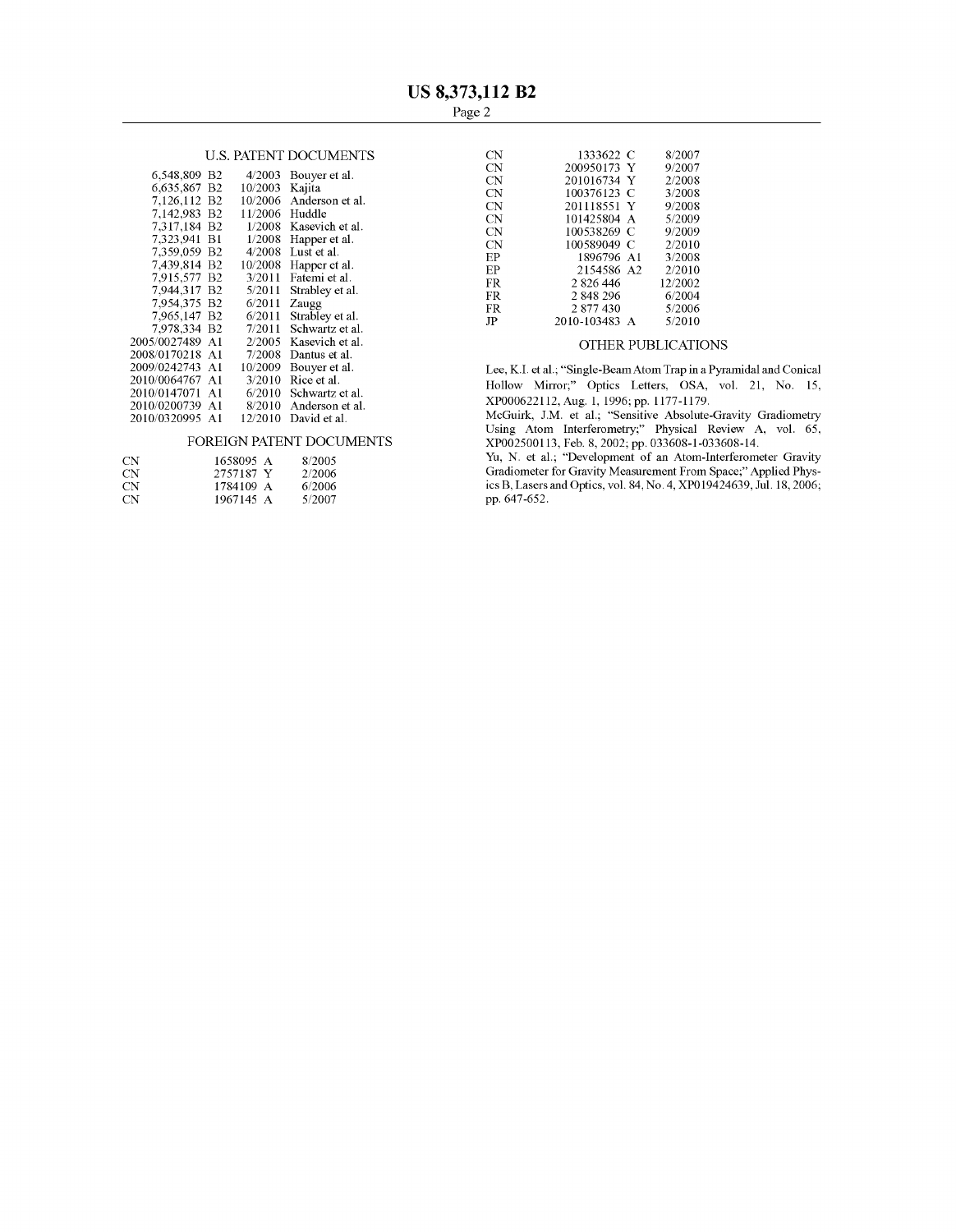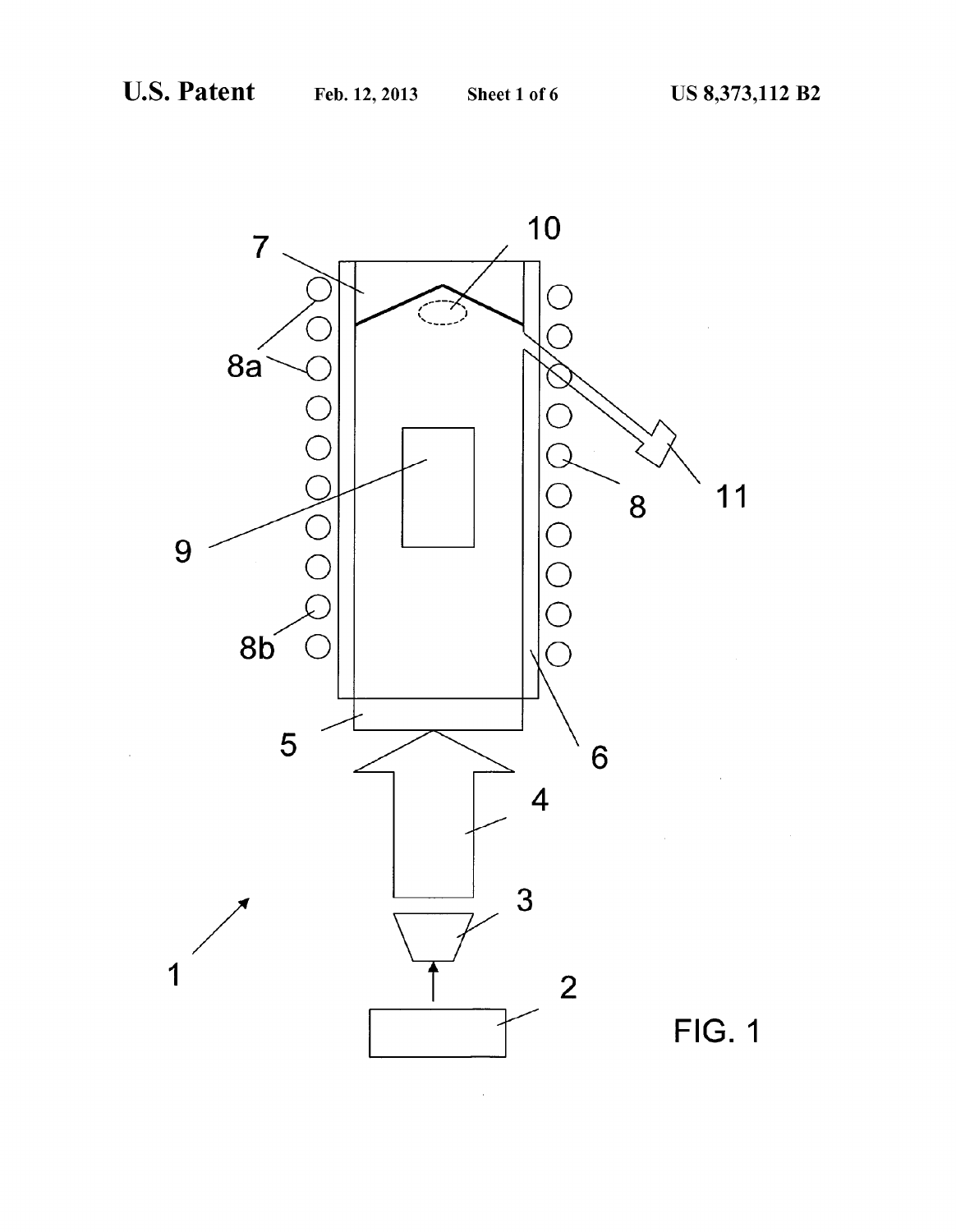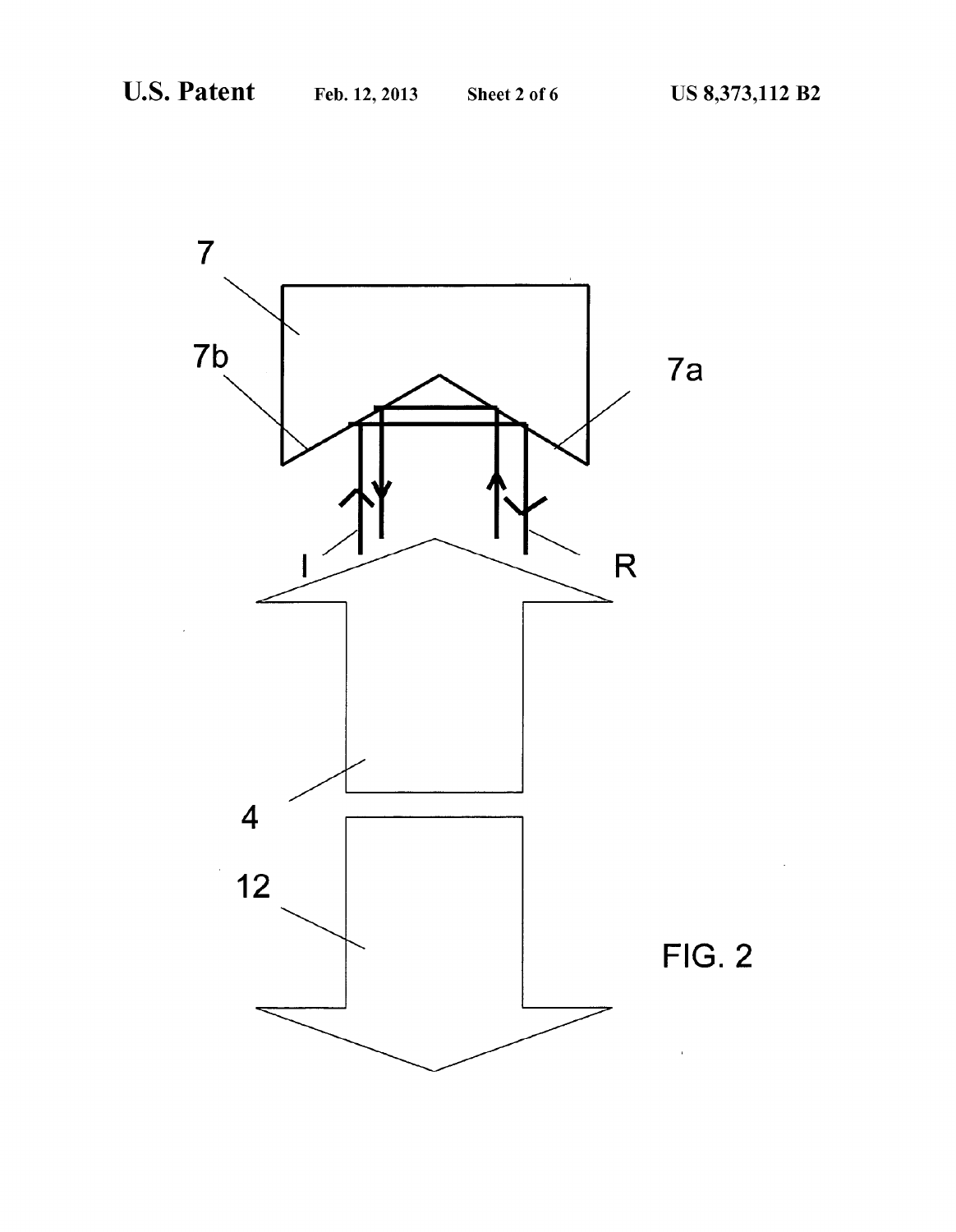

FIG. 3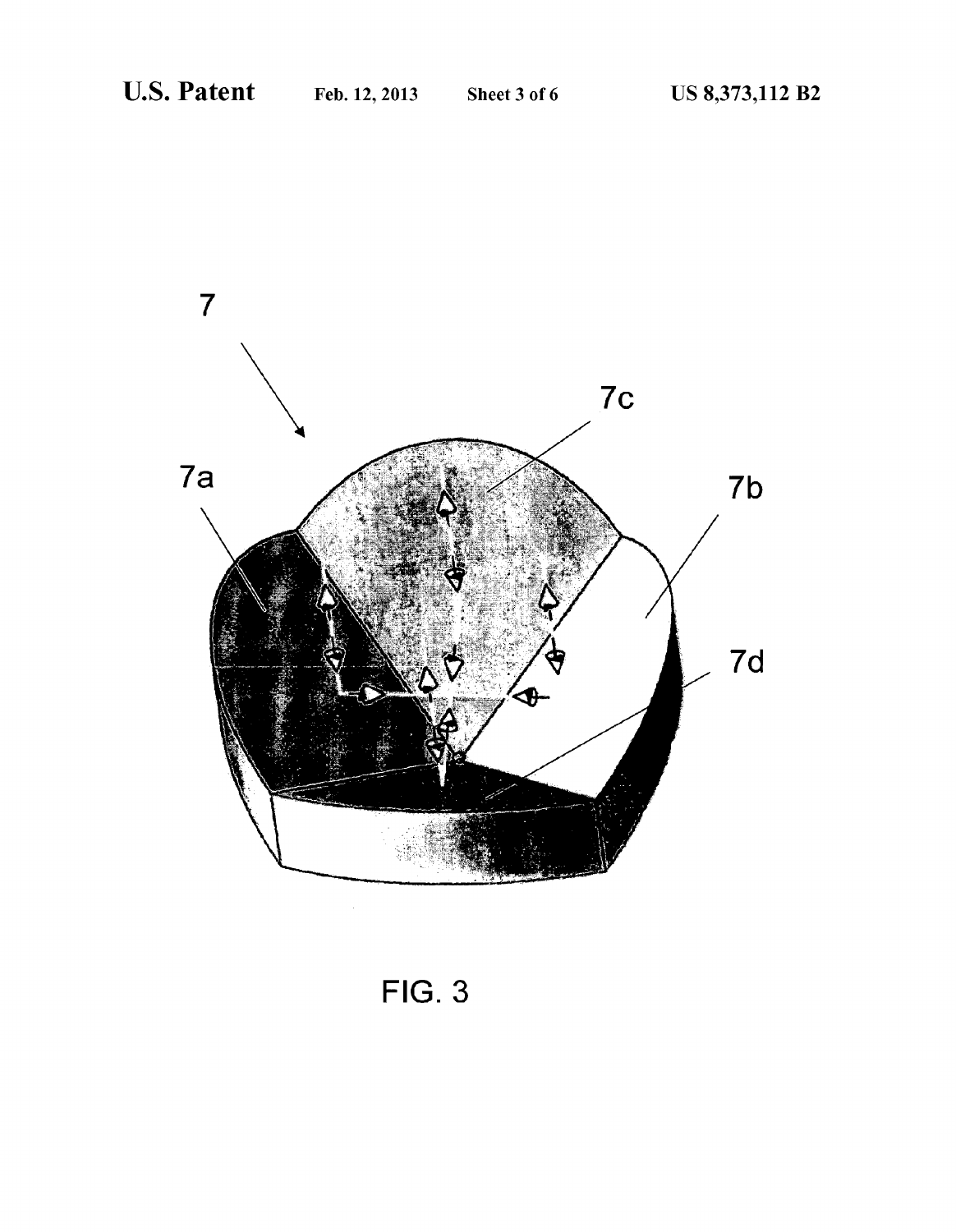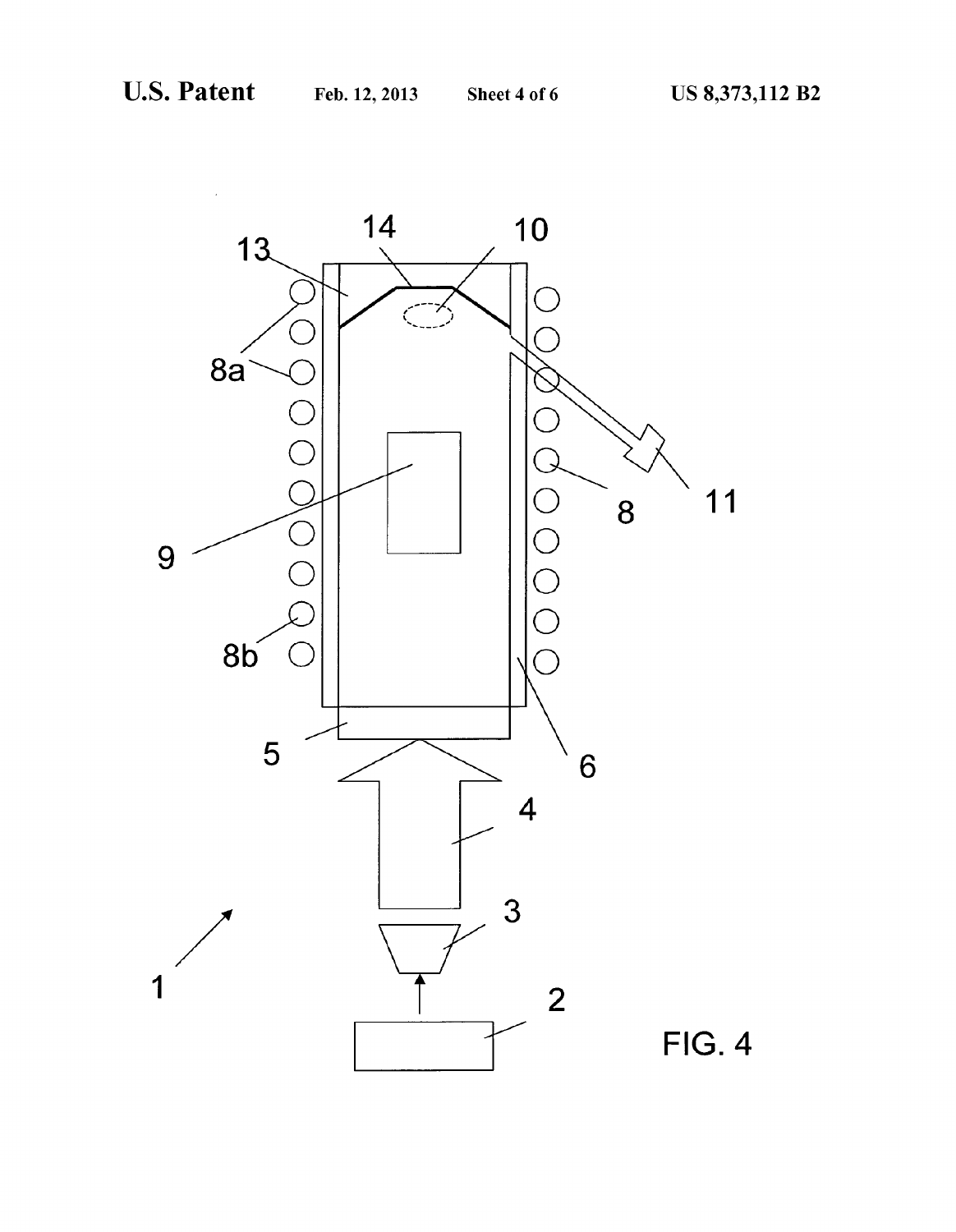

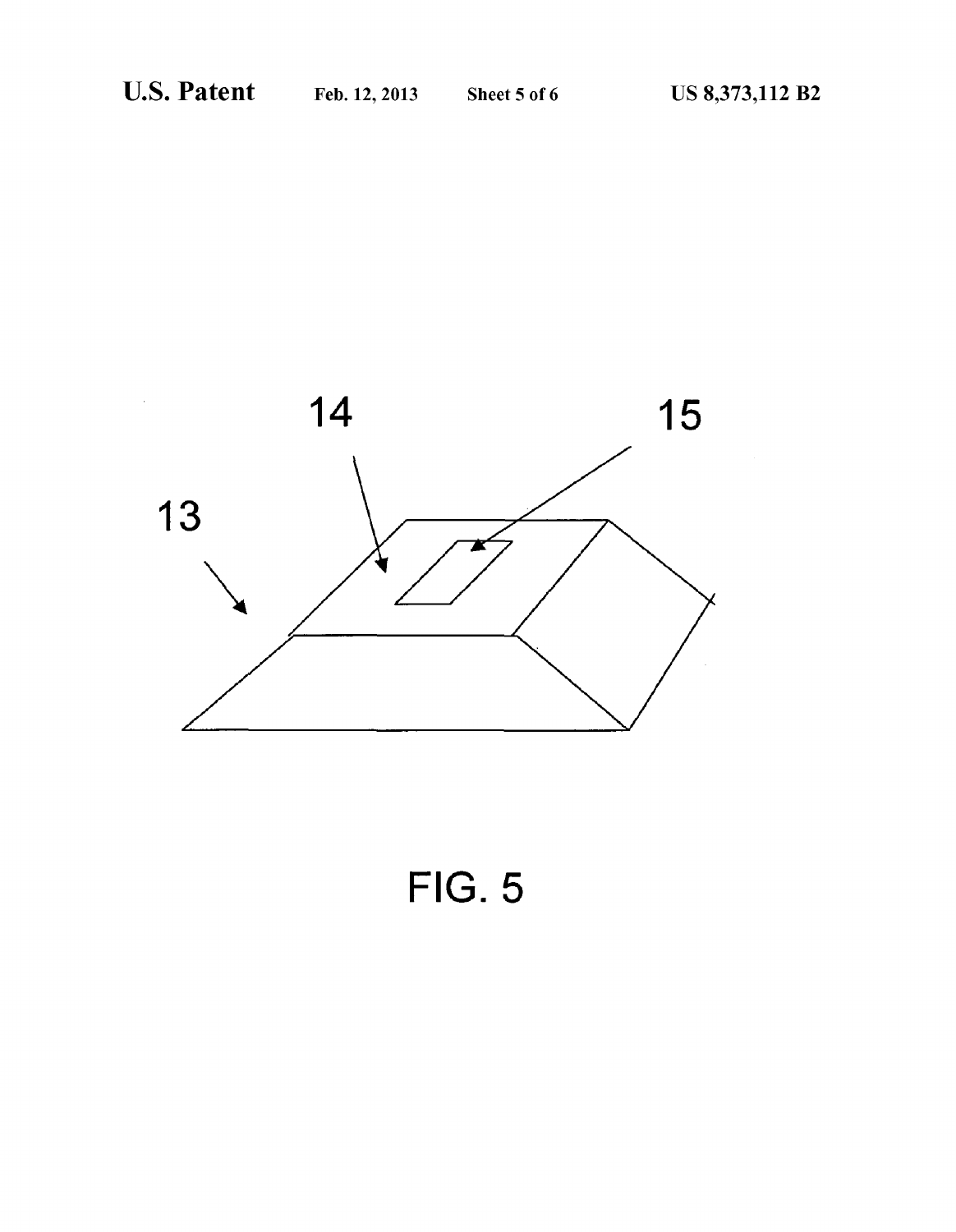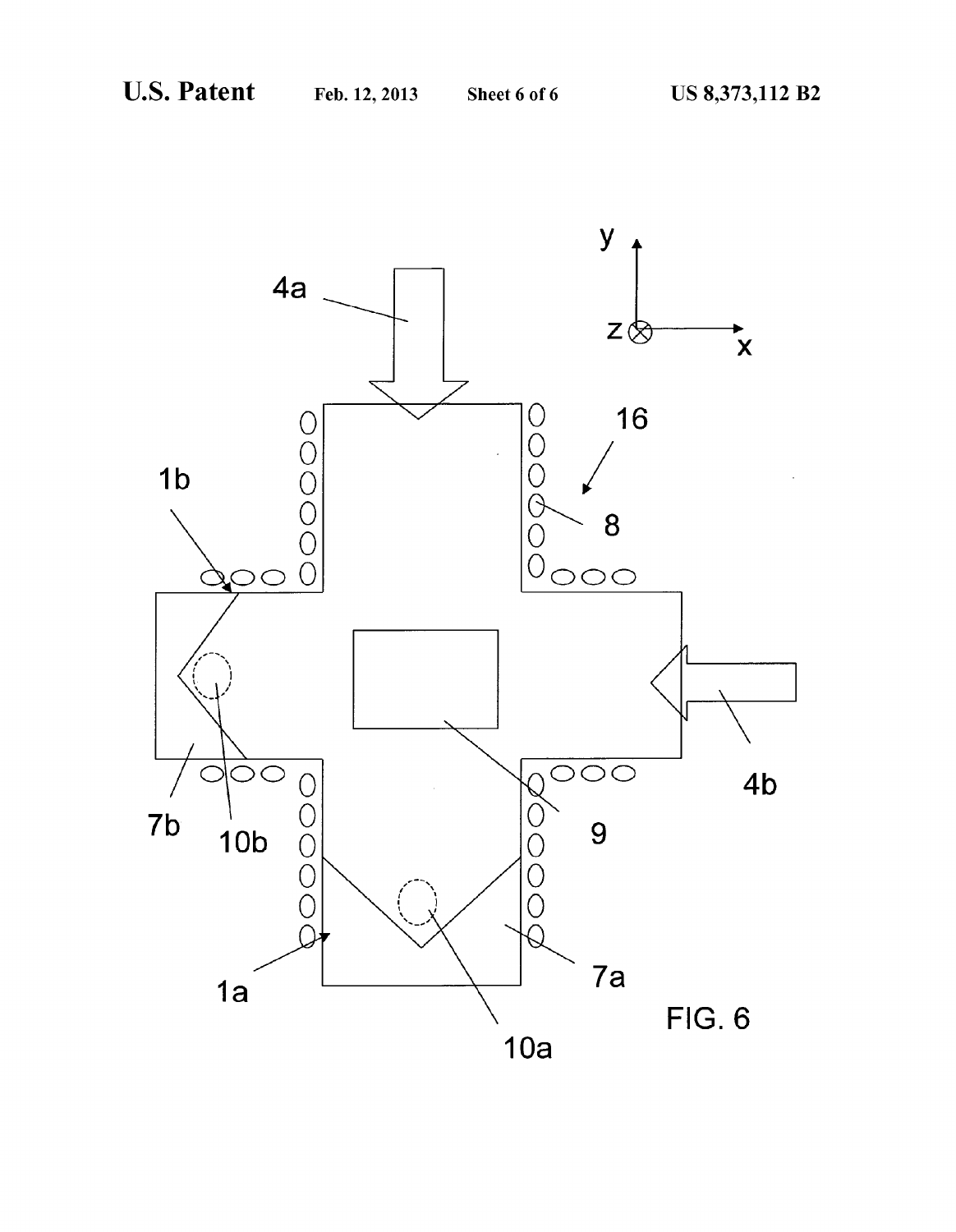35

# COLD ATOMINTERFEROMETRY SENSOR

### CROSS-REFERENCE TO RELATED APPLICATIONS

This application is a National Phase Entry of International Application No. PCT/FR2009/000252, filed on Mar. 11, 2009, which claims priority to French Application 08/51599, filed on Mar. 12, 2008, both of which are incorporated by reference herein.

#### BACKGROUND AND SUMMARY

The invention relates to a cold-atom interferometry sensor. The operating principle of such a cold-atom interferometry 15 sensor using stimulated Raman transitions is in particular described in the application U.S. Pat. No. 5,274,232. These cold-atom interferometry sensors are known to have great sensitivity. In such a sensor, it is necessary to obtain two laser beams with different frequencies propagating in different 20 directions in order to obtain atomic interference fringes from the emission of a cooled-atom source.

To obtain these two laser beams necessary for Raman pulses, it is possible either to use two distinct laser sources, for example contrapropagative, or to use a single source gen- 25 erating a first dual-frequency laser beam and a reflector arranged to reflect the laser beam so as to generate a second dual-frequency laser beam. This second type of sensor using a single laser source and a reflector for generating the two Raman pulse laser beams has the advantage of having good 30 performance since the relative aberrations between the two Raman beams are reduced. Such an interferometry sensor using a reflector for generating the second Ramon dual-fre quency beam is for example described in the application FR-A-2848296.

To improve the stability of the measurement supplied by the interferometry sensor, it is necessary to reduce the disper sion of an atomic source in terms of speed by cooling the atoms so as to obtain cold atoms. To do this, use is made of capture means arranged to capture the atoms issuing from the 40 atom source so as to obtain cold atoms.

The invention relates more particularly to such a cold-atom interferometry sensor comprising:

a source of atoms;

a dual-frequency laser able to generate a first Raman dual- 45 frequency laser beam;

a reflector arranged to reflect the first Ramon dual-fre quency laser beam so as to generate a second Ramon dual frequency laserbeam, the first laser beam and the second laser beam propagating in different directions in order to obtain 50 atomic interference fringes from an emission of cold atoms obtained from the source of atoms.

Such a cold-atom interferometry sensor is for example described in the doctoral thesis entitled "Characterisation of a cold-atominertial sensor" by FlorenceYVER LEDUC, 2004, 55 or in the publication "Six-Axis Inertial Sensor Using Cold Atom Interferometry". B. Canuel, F. Leduc, D. Holleville, A. Gauguet, J. Fils, A. Virdis, A. Clairon, N. Dimarcq, Ch. J. Borde, A. Landragin, and P. Bouyer, Phys. Rev. Lett. 97. 010402 (2006). In this document, and conventionally, the 60 sensor comprises capture means arranged to capture the atoms issuing from the source of atoms so as to obtain cold atoms. As is also known, these capture means comprise a trap consisting of six lasers contrapropagating in the three directions in space. Such a cold-atom interferometry sensor there- 65 fore has the drawback of requiring at least one Raman laser for the atomic interference measurements, and several lasers

for effecting the capture of atoms so as to obtain the cold atoms affording good interferometry measurement. As a result the cold-atom interferometry sensors of the prior art are complex and bulky.

The problem solved by the invention is providing one or more cold-atom interferometry sensors as described above requiring fewer lasers so as to be more compact, while enabling satisfactory measurements. According to the inven tion, this problem is solved by using the reflector no longer only for its function of generating the second Raman beam, but also for forming the capture means making it possible to obtain the cold atoms by means of multiple reflections of the ticularly, the problem mentioned above is solved by the fact that the reflector is also arranged to enable multiple reflec tions of the first beam on surfaces of the reflector so that the first beam and its multiple reflections make it possible to capture the atoms issuing from the atom source so as to obtain the cold atoms.

Thus, by virtue of the invention, the contrapropagating lasers forming, in the known devices, the capture means are no longer necessary since it is the first laser beam itself which, by means of multiple reflections on the reflector, provides the capture. Consequently the cold-atom interferometry sensor according to the invention requires only one laser source for performing both the interferometry measurements by Raman transition and the capture of the atoms in order to obtain cold atOmS.

In the field of traps for obtaining cold atoms, the publica tion "Single-beam atom trap in a pyramidal and conical hol low mirror', de Lee et al. Optics Letters August 1996 is known, which teaches that it is possible to trap and cool atoms by means of a reflector using only one laser. However, this publication does not concern the field of cold-atom interfer ometry sensors and in particular it is nowhere mentioned that the reflector forming a particular atom trap described in the publication can be used as a reflector for reflecting the Raman beam of a cold-atom interferometry sensor. On the other hand, according to the invention, it is indeed the same reflec tor that is used to effect the capture of atoms and the reflection of the Raman laser beam.

Advantageous embodiments of the invention are now described. Advantageous features of the reflector mentioned above are first described. This reflector can be arranged so that the first beam and the reflections of the first beam on the surfaces of the reflector constitute contrapropagating beam pairs for capturing the atoms so as to obtain the cold atoms. In this case, the reflector can be arranged so that the first beam and the reflections of the first beam on the surfaces of the reflector constitute three pairs of contrapropagating beams. This feature makes it possible to make a satisfactory capture of the atoms issuing from the atom source so as to obtain the cold atoms.

The reflector may be a convex reflector so that the first beam and the reflections of the first beam on the reflector make it possible to capture the atoms in the volume of the reflector. This feature of the reflector enables the reflections of the first beam to be directed towards the inside of the reflector so as to ensure a good capture. The reflector can in particular have a conical or frustoconical shape so that the first beam and the reflections of the first beam on the reflector make it possible to capture the atoms in the volume formed by the reflector. In particular, the reflector can have a pyramidal shape with a square or truncated pyramidal cross section so that the first beam and the reflections of the first beam on the surfaces of the reflector constitute three pairs of contrapropa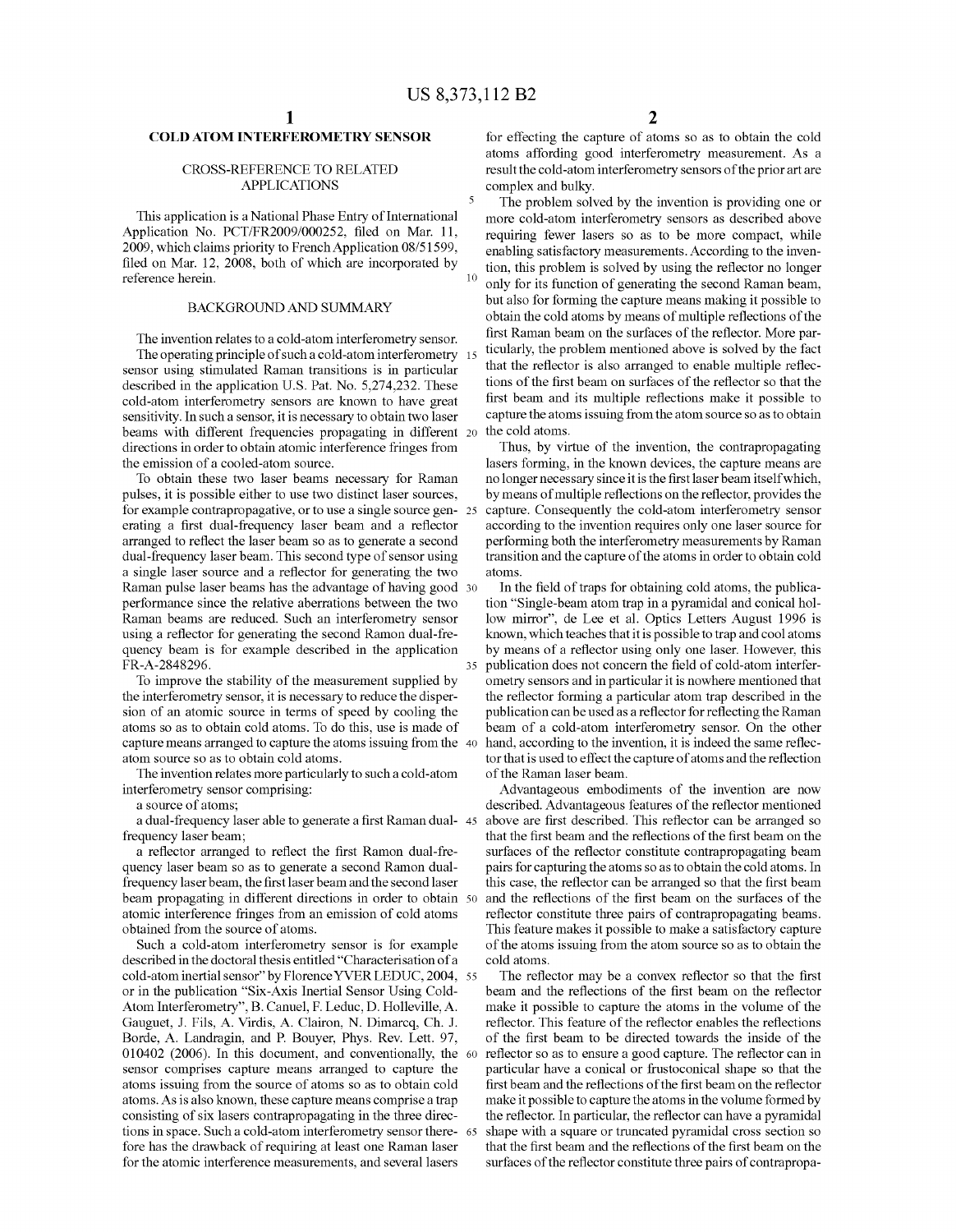gating beams to capture the atoms in the Volume formed by the reflector. This particular shape of the reflector then ensures good capture.

The reflector can be arranged so that the second laser beam propagates in a direction opposite to the direction of propa gation of the first beam and preferably the reflector can be arranged so that the second beam has an identical polarization to the polarization of the first beam. This facilitates the obtain ing of atomic interference fringes. To do this, the reflector may have a frustoconical or truncated pyramidal shape with a 10 flat surface perpendicular to the direction of the first beam, the flat surface being treated so that the beam reflected on the flat surface has a polarization identical to the polarization of the first beam.

Other advantageous features of the sensor according to the 15 invention are now described. The atom source may comprise an atom chip provided on one of the flat surfaces of the trapped. This feature of the atom source improves the trapping of the atoms and cooling thereof.

The sensor may also comprise magnetic means arranged to trap the cold atoms magneto-optically, the magnetic means being arranged with respect to the reflector so that the cold atoms are trapped in the Volume of the reflector. The magnetic field so as to emit the cold atoms in order to obtain the atomic interference fringes. The emission of the cold atoms in order to obtain the atomic interference fringes is for example able to be carried out by gravity.

The atom source may be able to generate an atom vapor by 30 at least one of the following methods:

desorption by heat, light,

control of the temperature of a cold spot.

Such methods enable a satisfactory generation of atom 35 vapour.

The sensor preferably comprises a vacuum chamber, the reflector being positioned in the Vacuum chamber, and the sensor also comprising transmission means arranged to make the first laserbeam enter the vacuum chamber. In this case, the 40 transmission means may comprise a window transparent to the first laser beam.

The sensor may also comprise detection means arranged to detect the atomic interference fringes. These detection means comprise for example photodetection cells arranged to detect 45 a resonance fluorescence emitted by the cold atoms.

The invention also relates to a system comprising a first interferometry sensor as described previously and a second interferometry sensor as described previously, the first sensor comprising a first Raman dualfrequency laser, the second 50 sensor comprising a second Raman dual-frequency laser, the laser beam generated by the first laser of the first sensor having a propagation direction different from the propagation direction of the laser beam generated by the second laser of the second sensor, the system also comprising detection 55 means positioned at the intersection of the propagation direc tions of the laser beam generated by the first laser and of the laser beam generated by the second laser.

This system may also comprise a third interferometry sen sor as described previously, the third sensor comprising a 60 third Raman dual frequency laser, the laser beam generated by the third laser of the third sensor having a propagation direc tion different from the propagation direction of the laser beam generated by the second laser of the second sensor and from the direction of the laser beam generated by the second laser 65 of the second sensor, the detection means being positioned at the intersection of the propagation directions of the beams

generated by the first laser, the second laser and the third laser. In this way, it is possible to establish laser pulse sequences offering access to several inertial quantities Successively, in particular in acceleration and in rotation.

# BRIEF DESCRIPTION OF DRAWINGS

Detailed embodiments of the invention are now described with reference to the accompanying figures, in which:

FIG. 1 shows a cross-section view of a cold-atom interfer ometry sensor according to a first embodiment of the inven tion;

FIG. 2 is a detailed cross-section in section of a reflector arranged to reflect a Raman beam in a sensor according to the invention;

FIG.3 is a perspective view of a reflector arranged to reflect a Raman beam in a sensor according to the invention;

FIG. 4 shows a cross-section view of a cold-atom interfer ometry sensor according to an embodiment of the invention;<br>FIG. 5 shows a reflector in the form of a truncated pyramid

provided with an atom chip used in an embodiment of a cold-atom interferometry sensor according to an embodiment of the invention; and

means can also be arranged to generate a constant magnetic 25 nal coupled interferometry sensors according to the inven FIG. 6 shows a multi-axis system comprising two orthogo tion.

#### DETAILED DESCRIPTION

In the figures, identical references relate, unless indicated to the contrary, to similar technical elements.

As illustrated in FIG.1, an interferometry sensor 1 accord ing to the invention comprises an atom source 11, in the form of a solid reservoir heated and controlled for temperature or a dispenser. The atom source is arranged to make it possible to obtain an atom vapour in a vacuum chamber 6, either by desorption of heat by means of a dispenser, or by light with a technique of the LIAD type, or by controlling the temperature of a cold spot. The vacuum chamber 6 comprises a glass tube the cross section of which may be square or circular. The vacuum chamber 6 is closed at one end by a window 5 and at the other end by a convex reflector 7 that will be described in more detail below. The reflector 7 preferably has a pyramidal shape, the base of the pyramid measuring between one cen timeter and five centimeters. In order to reduce the effect of vibration to which the sensor 1 may be subjected, the reflector 7 may optionally be fixed to a stabilization system comprising for example a low-level accelerometer for reading noise.

The interferometry sensor 1 also comprises a dual-fre quency laser source 2 and a system 3 for shaping the laser signal generated by the source 2. The dual-frequency laser source 2 and the shaping system 3 are arranged with respect to each other in a known fashion so as to generate a first laser beam 4 entering through the window 5 with required size and polarization characteristics. In particular, the first laser beam may have a size lying between one centimeter and five cen timeters so as to be adapted to the aforementioned pyramidal reflector 7. The two frequencies emitted by the dual-fre quency laser 2 are spaced apart by the frequency of the hyper fine structure of the atom used in the sensor 1, for example 6800 MHZ for rubidium 87.

The interferometry sensor 1 also comprises photodetection cells 9 placed in the vacuum chamber 6 so as to enable a resonance fluorescence to be collected for detecting an atomic signal. The vacuum chamber 6 is surrounded by a solenoid designated 8 overall. The solenoid 8 is excitable in parts. A first part  $8a$  of the solenoid  $8$  composed of two coils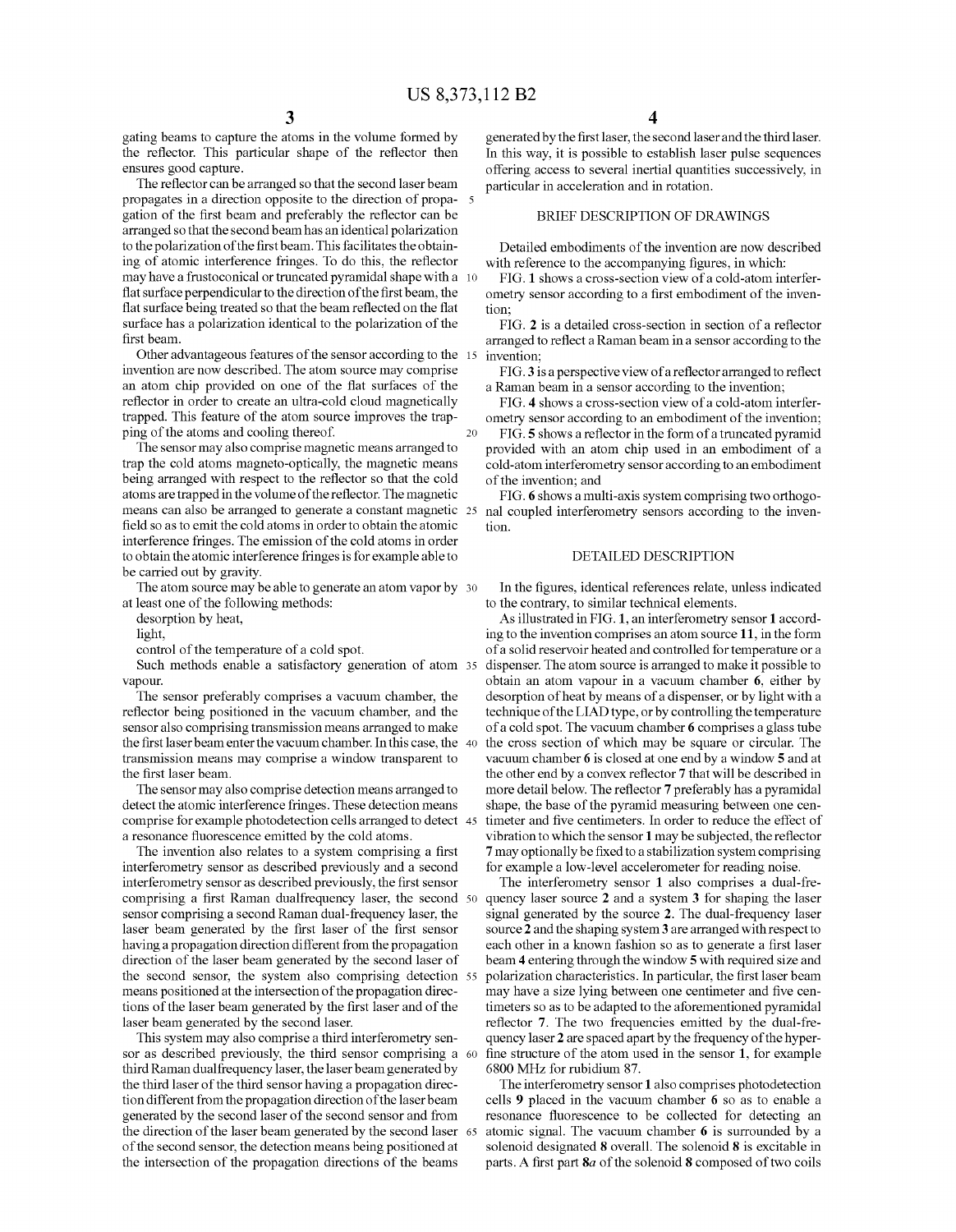creates a magnetic field gradient. This magnetic field gradient is able to allow magnetic trapping of the atoms in a capture zone 10 within the volume formed by the reflector 7. A second part 8b of the solenoid 8 completes the solenoid 8 in order to form a uniform magnetic field throughout the vacuum cham ber 6.

The functioning of the interferometry sensor 1 according to the invention is now described. In operation, the interferom etry sensor 1 according to the invention produces an atom trapping phase, an atom emission phase and an interferometry 10 phase for interferometry measurements. The atom source 11 releases atoms in the top part of the vacuum chamber 6 at the reflector 7.

In the trapping phase, the dual-frequency laser beam 4 passes through the window 5 and enters the vacuum chamber 15 6. The dual-frequency laser beam 4 undergoes multiple reflections on the pyramidal reflector 7. For a pyramidal reflector 7, because of the multiple reflections on the surfaces of the reflector, the atoms are captured by the equivalent of six laser beams corresponding to three beams contrapropagative 20 in the three directions in space, which cools the atoms released by the atom source. The atoms thus captured by the equivalent of six beams are also trapped by the gradient magnetic field generated by the part 8a of the solenoid 8. Consequently, according to the invention, the reflector 7 itself 25 allows capture and trapping of the atoms so as to generate cold atoms that can be used in a subsequent launch phase. In the trapping phase, the laser beam 4 has for example an energy flux of 2 mw/cm2, that is to say a power of 1 to 25 mW according to the configurations of the pyramidal reflector 7. 30

The laser beam 4 is dual frequency with two frequencies slaved precisely to coincide with an atomic line. The two frequencies may be mixed with the same polarisation or orthogonal polarisations and are separated by a value close to the difference in frequency of the hyperfine structure of the 35 atom in question. The magnetic field gradient generated by the part  $8a$  of the solenoid  $8$  is between 10 and 20 gausslem in trapping phase.

In emission phase, the laser source may be switched offor on in order to assist the launch. In a vertical configuration as 40 illustrated in FIG. 1, gravity fulfils the role of emission force when the laser source is switched off. In other configurations, the constant magnetic field generated by the part  $8b$  of the solenoid 8 produces an emission force while keeping the laser Source 2 Switched on. In this case, the constant magnetic field 45 maybe around I gauss.

Once the atoms are emitted in the emission phase, the interferometry sensor according to the invention performs interferometry measurements in an interferometry phase. In this phase, the adjustment of the laser is different from the 50 adjustment in the emission phase. The size of the laser beam 4 is greater than the size of the atom sample and the energy flux of the laser is around 100 mwlcm2. The two frequencies of the Raman dual-frequency laser beam 4 are mixed with polarisations for example orthogonal and are separated by a 55 value close to the frequency difference of the hyperfine struc ture of the atom in question. Non-orthogonal polarisations may however be used, in particular in gravity measurement mode. The two frequencies are slaved in phase, that is to say the relative frequency error is such that the phase error caused 60 during the measurement time is less than one radian.

The magnetic field gradient generated is zero so as to no longer trap the atoms in the capture zone 10 at the reflector 7. and the constant magnetic field generated by the part  $8b$  of the solenoid **8** is around TOO mGauss on the path of the atoms. In 65 a manner known perse in the field of atomic interferometry, a first Raman dual-frequency laser beam and a second Raman

dual-frequency laser beam propagating in different directions make it possible to obtain atomic interference fringes from the emission of the cold atoms. This principle of atomic interferometry is for example described in the application U.S. Pat. No. 5,274,232, in the aforementioned thesis "Char acterisation of a cold-atom inertial sensor' by Florence YVER LEDUC, 2004, in the application FR-A-2848296 or in the aforementioned reference publication "Six-Axis Inertial Sensor Using Cold-Atom Interferometry".

In general terms, according to the invention, the Raman dual frequency laser beam 4 is retro-reflected on the reflector 7 so as to obtain a second Raman dual-frequency laser beam propagating in an opposite direction. Interference fringes are then obtained in the interferometry phase by virtue of the interferometry sensor 1 according to the invention. The pho todetection cells 9 make it possible to collect the resonance fluorescence of the atoms used for detecting the atomic sig nal.

Consequently, according to the invention, the pyramidal shape of the reflector 7 makes it possible firstly to capture atoms during the trapping phase and atom cooling phase by virtue of the multiple reflections on the surface of the reflec tor, and secondly makes it possible to reflect a Raman dual frequency laserbeam 4 in order to generate the second Raman dual-frequency laser beam used during the interferometry phase in a retro-reflected configuration. The use of the same reflector for fulfilling these two functions of an interferom etry sensor then has the advantage of improving the compact ness of the interferometry sensor. The principle of the detec tion of the atoms is described below in more detail.

When atoms are detected, after interrogation, the first fre quency of the laser beam is tuned to the cycling transition, for example  $F=2$  to  $F=3$  for rubidium 87, in order to detect by fluorescence the atoms in the  $F=2$  state. If standardization of the atomic signal is necessary, use of the second frequency of the laser beam, tuned in order to repump the atoms, makes it possible to detect the atoms initially in F=1, and which are therefore repumped in  $F=2$  for detection. Two methods may be used.

The first consists of spatially separating the two clouds  $F=1$ and  $F=2$ . In this case, a first laser pulse stops the atoms in  $F=2$ , leaving the atoms in F=1 to continue their fall. When the two clouds are spatially separate, a second laser pulse with the repumping laser makes it possible to detect simultaneously the fluorescence of the two clouds by imaging them on two different detectors.

The second method is a detection by means of the same detector, but separated in time. In this case, a first pulse makes it possible to detect the fluorescence of the atoms in  $F=+2$  and then, by adding the repumping laser, it is possible to measure the sum of the fluorescence in the two levels. The height of the detection Zone can then be reduced to 10 millimeters.

With reference to FIG. 2 and FIG. 3, a description is given in more detail of the principle of the multiple reflections at the reflector 7 making it possible both to capture the atoms and to generate a retro-reflected Raman beam in order to perform interferometry measurements. In FIG. 2, the pyramidal reflector 7 is illustrated in section. Such a pyramidal reflector 7 is for example a cube wedge. Geometrically, it can be considered that, when the laser beam designated overall by the reference 4 arrives on the reflector 7, an incident beam I is reflected for the first time on the face 7b, and a second time on the opposite face  $7a$ , so that the reflected beam R at the exit from the reflector 7 has a direction opposite to the incident beam. The reflected beam R also has a polarization identical to that of the incident beam I. Thus, if the incident beam I is polarized in a right circular fashion, the reflected beam R is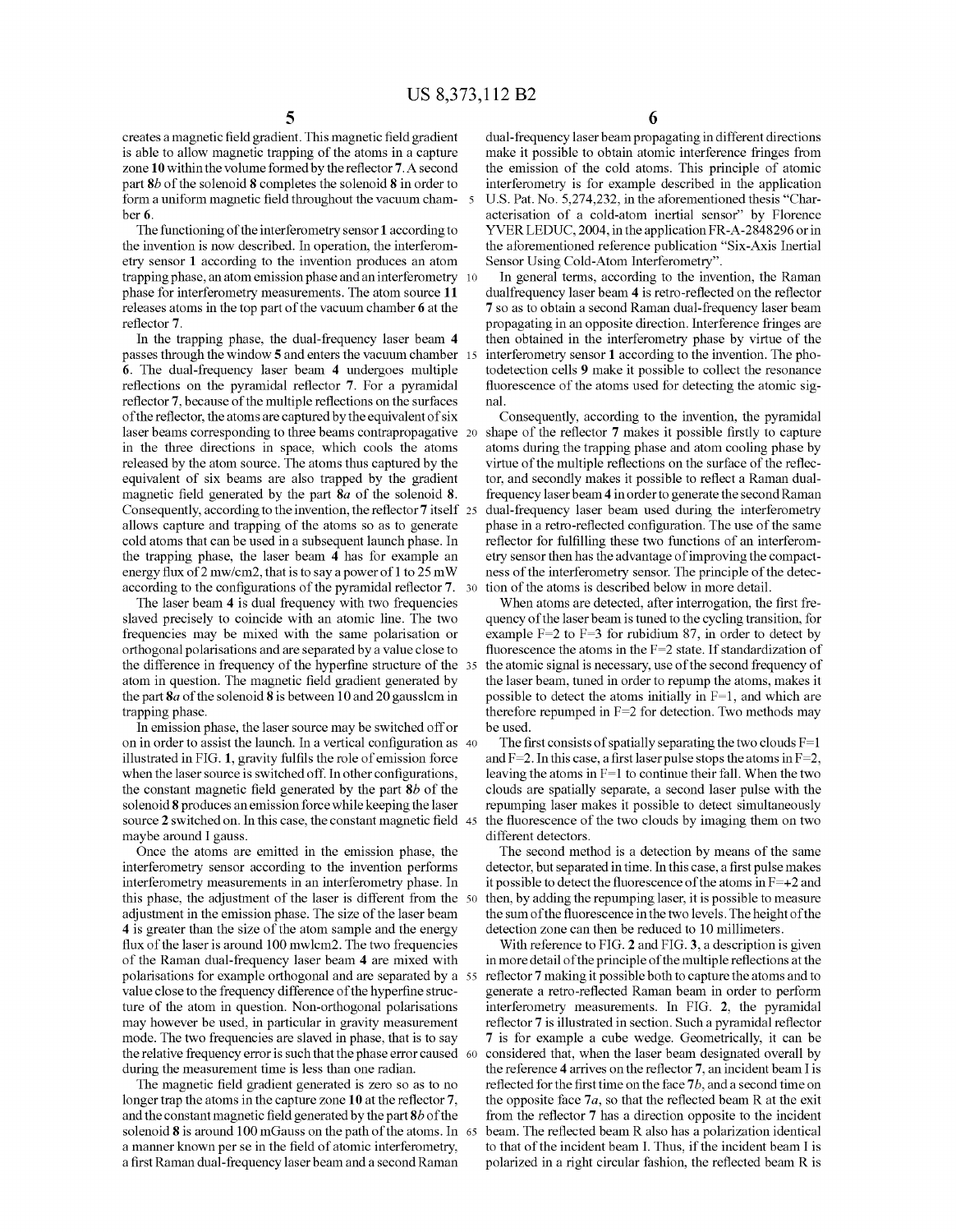15

25

polarized in a right circular fashion, but is propagated in an opposite direction. In this way, the reflected beam, referenced 12 overall, has a polarization identical to that of the incident beam 4, which makes it possible to obtain atomic interference fringes in an interferometry sensor.

FIG. 3 is a perspective view of the reflector 7 on which the opposite faces 7a and 7b of FIG. 2 are illustrated, and two other opposite faces  $7c$  and  $7d$ . In this FIG. 3, it will be understood that the multiple reflections of the laser beam 4 make it possible firstly to obtain a retro-reflected Raman beam 12, but also to capture the atoms in the volume formed by the pyramidal reflector 7. This is because the multiple reflections generate contrapropagative beams that ensure such capture.

Variants of the interferometry sensor according to the invention are now described. Illustrated in FIG. 4, an inter ferometry sensor 1 according to one embodiment of the invention comprises all the technical elements described with reference to FIG. 1 with a structurally different reflector 7. In  $_{20}$ FIG. 4, the interferometry sensor 1 comprises a reflector 13 having a pyramid shape truncated in its top part. The top part 14 of the reflector is therefore flat at the centre of the reflector whereas the lateral walls of the reflector are inclined with respect to this central part 14.

In this embodiment, the reflective top part 14 is treated for example with one lambda blade out of four or a metallic treatment so as to allow a turning of polarization when the Raman beam is reflected on this part. As with the reflector 7 described with reference to  $FIGS. I, Z$  and 3, the reflector  $I3$  30 fulfils a function of capture of the atoms for cooling thereof and a function of reflection of the first Raman beam in order to generate the second Raman beam necessary for the inter ferometry measurements. As illustrated in FIG. 5, in this embodiment, it is possible to position an atom chip 15 on one 35 or more of the flat parts of the reflector in the form of a truncated pyramid 13 Such as for example the top part 14. Such an atom chip is arranged to trap the atoms and to create a Bose Einstein condensate.

Embodiments of a multi-axis system comprising an inter- 40 ferometry sensor as previously described is now described with reference to FIG. 6. Illustrated in FIG. 6, a system 16 according to an embodiment of the invention comprises two interferometry sensors  $1a$  and  $1b$  arranged orthogonally and coupled. The interferometry sensors may be as described with 45 reference to FIG. 1, but also as described with reference to FIG. 4 with a reflector truncated in its top part. In this way, it is possible to establish laser pulse sequences offering access to several inertial quantities successively, in particular in acceleration and rotation. 50

The system 16 according the invention comprises an inter ferometry sensor 1a coupled to an interferometry sensor 1b, the two sensors preferably being arranged orthogonally. The interferometry sensor 1a comprises a reflector 7a able to reflect, by multiple reflections, a Raman beam  $4a$  so as to trap  $\,$  55  $\,$ atoms in a trap  $10a$  and generate a second Raman beam in order to make the interferometry measurements. In the same way, the interferometry sensor  $1b$  comprises a reflector  $7b$ able to reflect, by multiple reflections, a Raman beam 4b so as to trap atoms in a trap 10b and generate a second Raman beam 60 to make the interferometry measurements. The interferom etry measurements are made by virtue of detection means 9 positioned at the intersection of the paths of the laser beams  $4a$  and  $4b$ . The system 1 is surrounded by coils 8 arranged to generate a magnetic field having a gradient part for trapping 65 the atoms at the capture zones  $10a$  and  $10b$ , and a constant part.

In operation, the measurements by means of the laser  $4a$  and cold atoms issuing from the capture zone  $10a$  afford access to the acceleration in the direction x of the interferometer 1a and the measurements by means of the laser 4b and the cold atoms issuing from the capture zone  $10b$  afford access to the acceleration in the direction  $y$  of the interferometer  $1b$ . In addition, the measurements by means of the laser  $4a$  and the cold atoms issuing from the capture zone  $10b$  afford access to the speed of rotation along the axis Z. In the same way, the measurements by means of the laser 4b and the cold atoms issuing from the captive zone  $10a$  afford access to the speed of rotation along the axis Z.

In another embodiment, it also possible to produce an interferometry system by means of three sensors as previ ously described mounted perpendicular in the three directions in space. In this case, an inertial base measuring six inertial quantities corresponding to three rotations and three accel erations is produced.

The interferometry sensors described previously may be used to form matter-wave gravimeters, accelerometers or gyrometers. The devices thus obtained have the advantage of being compact because of the saving on several reflectors and/or several laser sources.

What is claimed is:

1. A cold-atom interferometry sensor comprising:

- a source of atoms;
- a dual-frequency laserable to generate a first Raman dual frequency laser beam; and
- a reflector arranged to reflect the first Raman dual-fre quency laser beam so as to generate a second Raman dual-frequency laser bean, the first laser beam and the second laser beam propagating in different directions in order to obtain atomic interference fringes from an emis sion of cold atoms obtained from the source of atoms;
- the reflector is also arranged to enable multiple reflections of the first beam on surfaces of the reflector so that the first beam and the multiple reflections thereof make it possible to capture the atoms issuing from the atom source so as to obtain the cold atoms.

2. The cold-atom interferometry sensor according to claim 1, wherein the reflector is arranged so that the first beam and the reflections of the first beam on the surfaces of the reflector constitute pairs of contrapropagating beams for capturing the atoms so as to obtain the cold atoms.

3. The cold-atom interferometry sensor according to claim 2, wherein the reflector is arranged so that the first beam and the reflections of the first beam on the surfaces of the reflector constitute three pairs of contrapropagating beams.

4. The cold-atom interferometry sensor according to claim 1, wherein the reflector is a convex reflector so that the first beam and the reflections of the first beam on the reflector make it possible to capture the atoms in the volume of the reflector.

5. The cold-atom interferometry sensor according to claim 1, wherein the reflector has a conical or frustoconical shape so that the first beam and the reflections of the first beam on the reflector make it possible to capture the atoms in the volume formed by the reflector.

6. The cold-atom interferometry sensor according to claim 5, wherein the reflector has a pyramidal shape with a square or truncated pyramidal cross section so that the first beam and the reflections of the first beam on the surfaces of the reflector constitute three pairs of contrapropagating beams for captur ing the atoms in the volume formed by the reflector.

7. The cold-atom interferometry sensor according to claim 1, wherein the sensor also comprises magnetic means arranged to trap the cold atoms magneto-optically, the mag